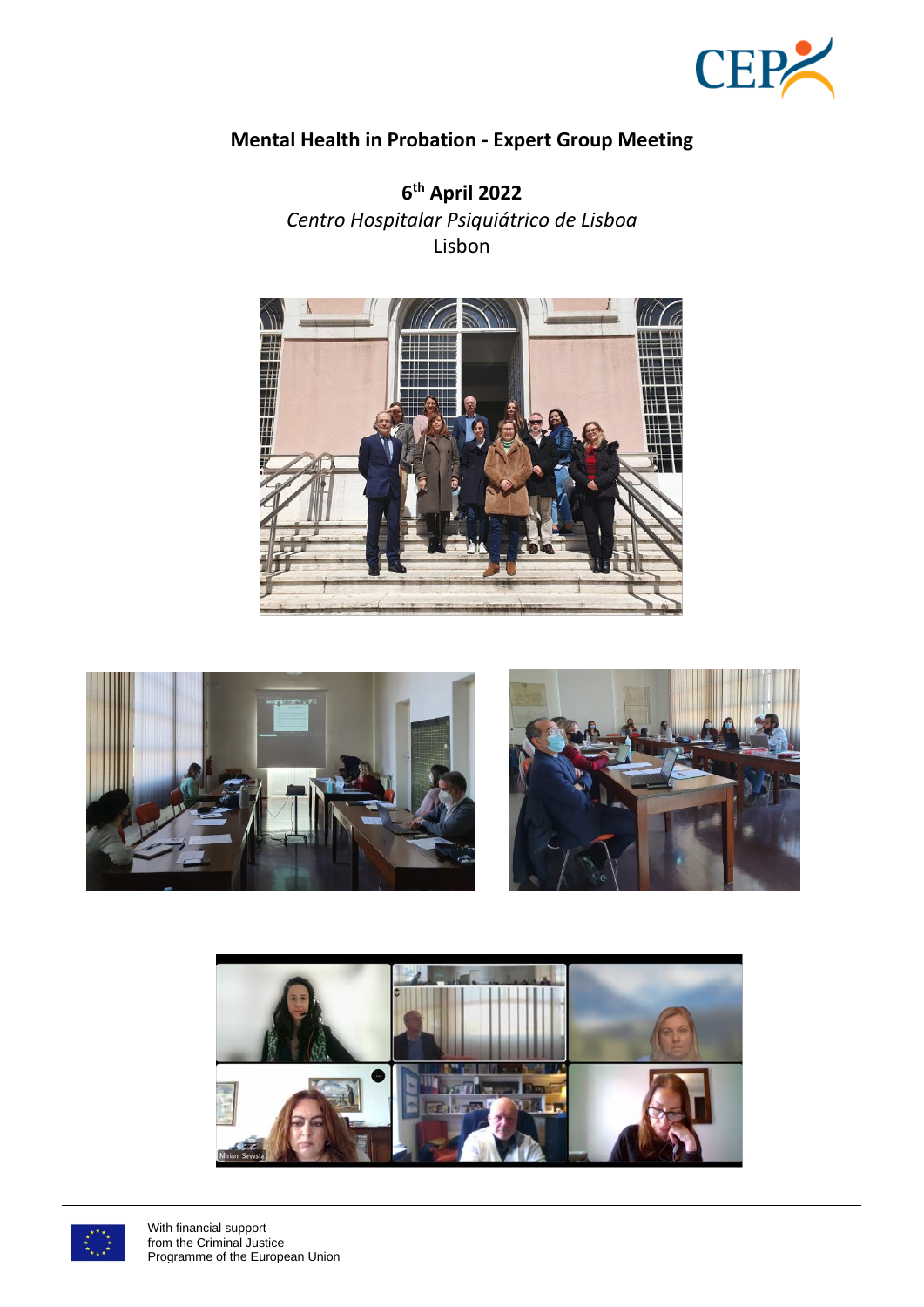

#### **Notes**

#### **Participating Experts**:

Mr. Francisco Navalho, Deputy Director of the Prison and Probation Service, Portugal

Mr. Jorge Monteiro - Head of Programs and Projects Department, Prison and Probation Service, Portugal

Ms. Cristina Neves – Head of community measures service, General Directorate of reintegration and prison services, Portugal

Mr. Charlie Brooker - Honorary Professor Centre for Sociology and Criminology Royal Holloway, University of London, United Kingdom

- Mr. Eoin P Ryan Irish Probation Service, Ireland
- Ms. Evija Burkovska Latvian Probation Service (online)
- Ms. Lisa Berg Social worker prison, Baden-Württemberg, Germany
- Ms. Ilonka Verkade SVG, Netherlands
- Ms. Laura Zemlicof Probation Service, Switzerland

Ms. Miriam Sevasta – Probation service, Ministry for Home Affairs and National Security, Malta (online)

Ms. Theresa Attard – Probation service, Ministry for Home Affairs and National Security, Malta (online)

Ms. Cristina Sanchez – Probation officer, IRES Foundation, Catalonia (Spain)

Mr. Willem van der Brugge – Secretary General, Confederation of European Probation, Netherlands

Ms. Anna Esquerrà Roqueta – Policy officer, Confederation of European Probation, Catalonia (Spain) (online)

## **Welcome and introductions**

Willem van der Brugge welcomed all participants at the expert group on mental health. After the official welcome by Mr. Francisco Navalho, Deputy Director of the Prison and Probation Service there was a round table and each participant introduced themselves briefly. Cristina Neves as chair of this expert group moderated the session of the day.

#### **State of play regarding Mental Health and probation in Europe**

All participants to contributed and shared their input ( 5 minutes per participant).

# **PRESENTATIONS OF JURISDICTIONS**

*For further detailed information, charts, diagrams and tables, please check the presentations on the CEP website through the following link[: https://www.cep-probation.org/launch-of-the-expert-group-on-mental-health-in](https://www.cep-probation.org/launch-of-the-expert-group-on-mental-health-in-lisbon/)[lisbon/](https://www.cep-probation.org/launch-of-the-expert-group-on-mental-health-in-lisbon/)*

#### Cristina Neves - Portugal

The Portuguese Prison and Probation Service is responsible for criminal prevention, prison and community sentences execution and management of prison and juvenile justice systems. People under probation will be referred to mental health care if there is a court order, which can happen in probation and parole measures. According to data from 2016, 42% of community measures include the court order of mental health treatment, including treatment for addictions. If there is no court order regarding mental health, but there is a request by the court to elaborate an individual rehabilitation plan, mental health treatment can be proposed by the probation officer. Mental health treatment is mandatory for security measures applied to non-criminally responsible offenders. According to a study done in 2018, in this population, most common disorders are intellectual disability, psychosis/schizophrenia, personality/impulse control disorder and bipolar disease. In what concerns to mental health, the major role of the probation officer is to refer to external mental health services.

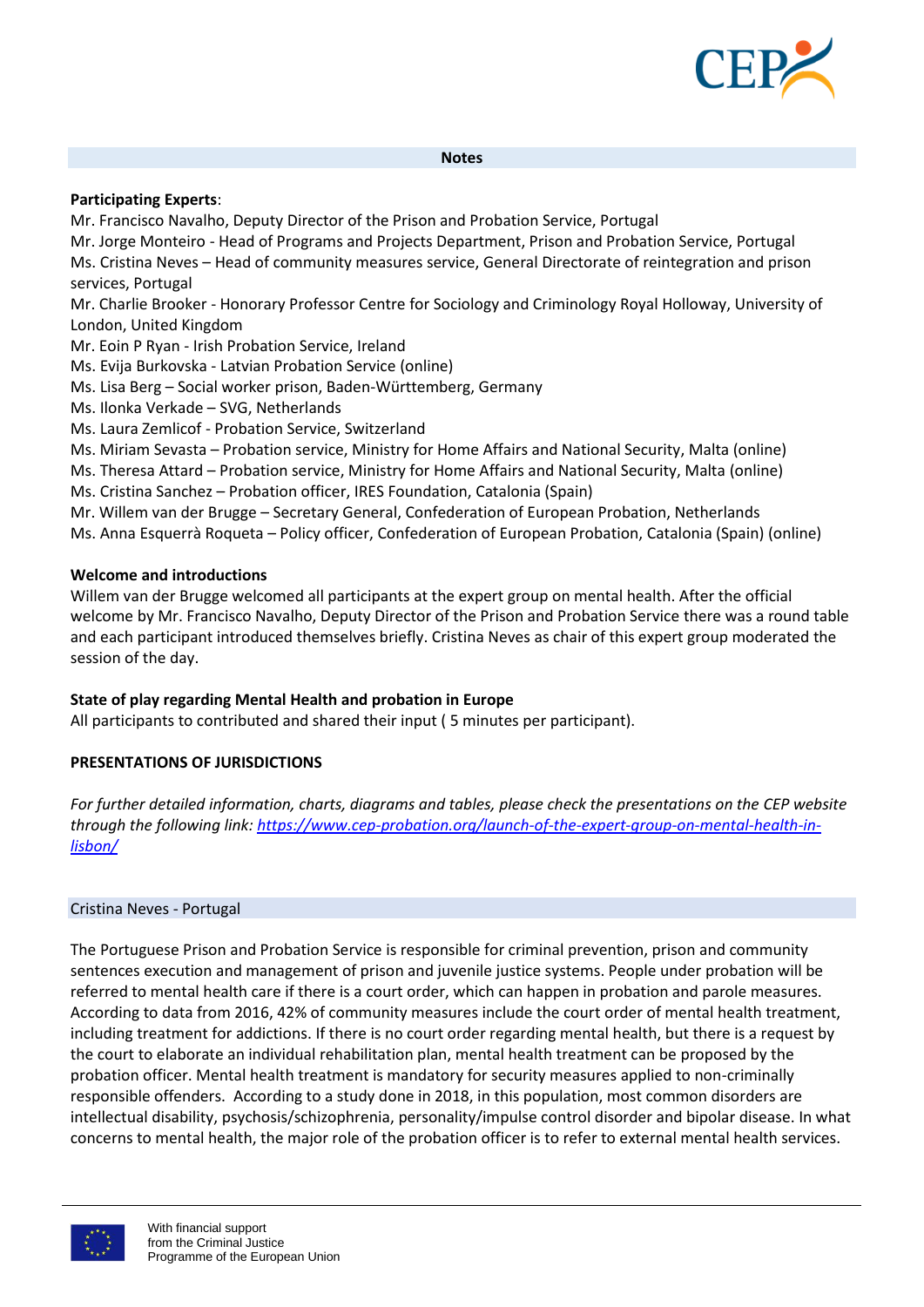

The majority of community mental health services that collaborate with probation teams in Portugal are NGO, followed by hospitals, institutions for the treatment of addictions and primary healthcare units. Currently we face the challenge of communication between probation and mental health services – there is the need for a shared and articulated intervention. Good practices and experience in addiction treatment may serve as a model to extend to other areas of mental health. We also face difficulties with the access of probationers to local mental health services in terms of timing and preparation of mental health professional to deal with "involuntary clients" and personality disorders. Recent legal changes in the organization of mental health services in Portugal, with the creation of multidisciplinary community teams, may be an opportunity to promote a closer and common approach to mentally ill offenders.

#### Cristina Sanchez – Catalonia (Spain)

#### *General Information*

The Spanish Democratic Constitution of 1978 establishes that the penal code is unique for all Spain and applies state wide, but it leaves the possibility that the different Autonomous Communities exercise some functions. When democratic freedoms were restored after a long period of military dictatorship, Catalonia was the first Autonomous Community in Spain to take up develop powers for minors in 1981. In 1984, the powers of penitentiary institutions were transferred from the State to the Government of Catalonia (Generalitat de Catalunya) which included both adult and minor intervention.

The management of the Probation System has changed through the years. In the early years there was a direct management by the Administration itself. As a consequence of multiple reforms of the Penal Code, an expansion took place. The main reforms of the Penal Code affected to gender violence and traffic offenses. At the moment, the Probation System in Catalonia is managed by 3 non-profit foundations: Fundació IRES, INTRESS and APIP, thanks to partnership agreements with the Department of Justice after a public tender.

#### *Alternative Sanctions and Measures*

In 2021 most of the sanctions applied in Catalonia were unpaid work, nearly 74%. (8.084 offenders out of 10.893). It would be interesting to collect how many people fulfilled the unpaid work alternative sanction with a mental health content. Unfortunately, we don't have that information at the moment. Regarding the mental health programs, most of them are outpatient and inpatient security measures. The trend of the mental health security measures since 2010 is that in 2020 all the sanctions and measures were down, except for the inpatient security measures that increased. The number of cases of the inpatient security measures has never been so high as in 2021 and 2022 in 12 years.

#### *Recidivism*

Alternative penal measures and sanctions recidivism rate in Catalonia is 10,4% according to the study "Recidivism in Community Sanctions and Measures 2015". Published by CEJFE in 2016. The recidivism rate attending to measures, the inpatient security measures as 21%, higher than the average.

#### *Policy and Research*

In Catalonia has two important agreements between the Department of Justice & the Health Department.

- The agreement of 2016 is about the content of the reports that probation officers need for the court, considering different criminal stages. So anyone that works with us know what we need in a report for keeping the court informed.
- The agreement of 2017 is a coordination protocol that was signed to ensure mental health and drug treatment as a content of an alternative sanction. The enforcement of Community Sanctions and Measures takes place within the Public Health Care System Network, thanks to the Social Security. The Administration has the obligation of ensuring a proper health assistance.

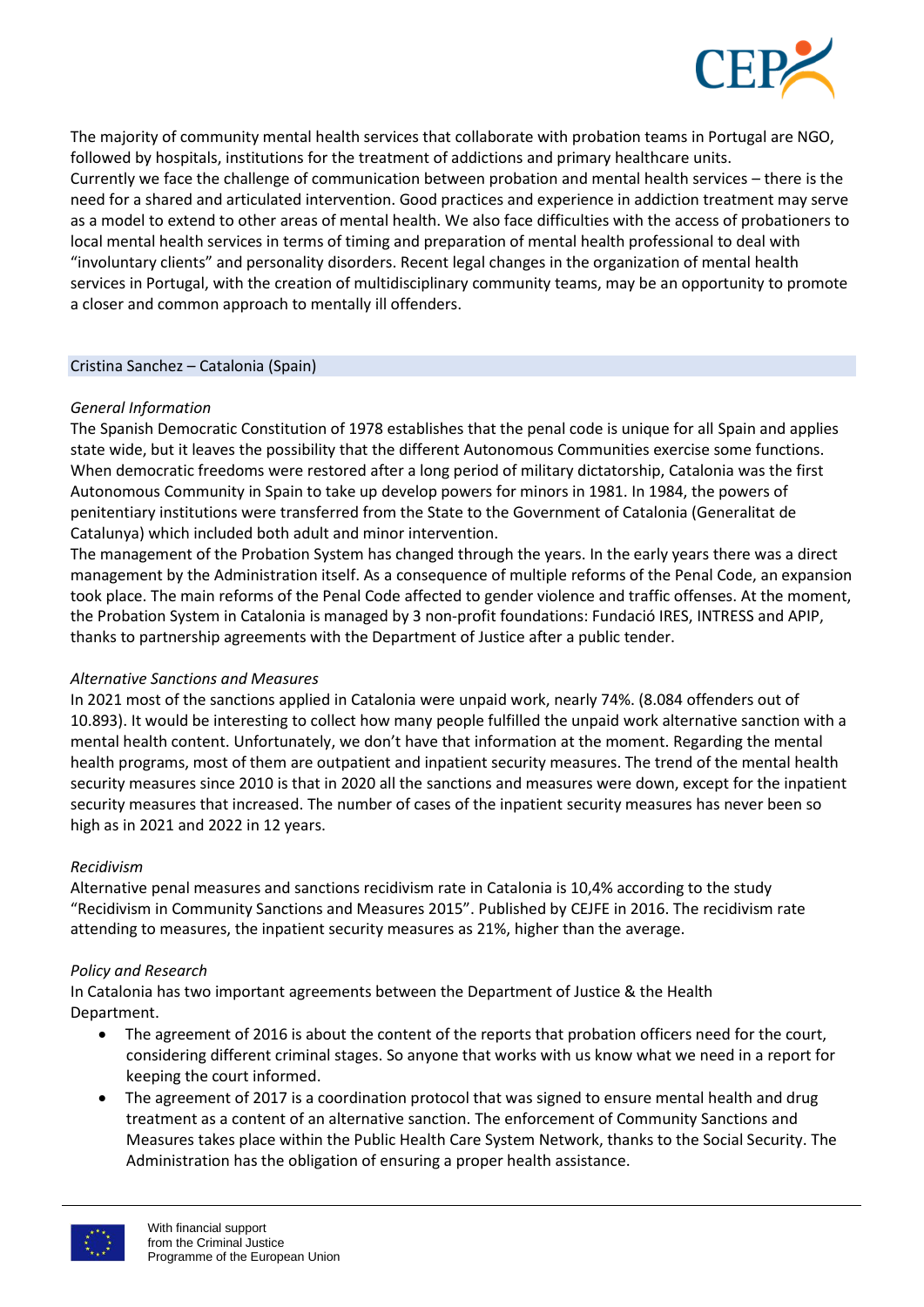

## *Training and expertise*

In Barcelona the Centre of Legal Studies and Specialized Training (CEJFE) in Catalonia provides training and research activities. Currently, there is a training course taking place about basic indicators of mental health problems for professionals who work in the justice field. However, the places are limited and it is voluntary. IRES Foundation also organises training activities each year based on probation officer's needs. In 2021 the probation officers from Barcelona requested training about these topics: psychopathy, homeless people, behavioural addictions such as pathological gambling, new technologies, compulsive buying). IRES Foundation also provides external supervision to the probation officers. We have 4 probation officers in the team of Barcelona specialized in internment security measures who work as a unit and have no waiting list.

#### *Screening*

There is a specialized team who informs the judge under request in pre-sentence reports. That helps the court and advises about the appropriate sanction. The Probation Officers don't have any specific assessment tool for screening. However, may ask the court for a forensic report during the intervention. If the court agrees, is the Institute of Legal Medicine and Forensic Sciences that produces the report.

#### *Main challenges*

The main challenges would be working with dual pathology, improve the exchange of information between courts, invest in intellectual disabilities resources, working with families, deal with social difficulties and maintain the bond with clients.

#### Evija Burkovska – Latvia

The presentation from State Probation Service of Latvia included topical issues in the field of mental health promotion, focused on effectiveness of multidisciplinary team work: therapeutic intervention, involving mental health specialists (psychiatrists, psychologists, social workers) in supervision of specific cases, as well as other resources. Evija also described the implementation of probation programs (based on CBT therapeutical approach), regular training courses for probation specialists, cooperation with social rehabilitation organizations to provide long-term assistance to probation clients in need of mental health support and treatment.

#### Lisa Berg - Social worker prison, Baden-Württemberg, Germany

#### *Experiences /another perspective from mental health in prison:*

Mental illness is increasing in the last couple of years, both in prison as well as in probation. In prison foreign inmates experience a lot of trauma. There is only one psychiatric hospital in Baden-Württemberg, which is one of the 16 states in Germany. The waiting list for the inmates is unfortunately very long. Sometimes it takes a couple of months, until the inmates with mental diseases can be transferred to the hospital. Every prison should have a psychiatric unit, which is supported by a multi-professional team, such as medical staff, psychiatrics, psychologists, social workers and the prison officers. There is a plan to build a new prison hospital, which should be built in Stuttgart. The plan is to enlarge the space for inmates with mental illness, as well for inmates with physical suffering.

The main challenge with clients with mental illness is finding professionals and specialized staff. Prison is not an attractive field of work, so it`s hard to find experts.

Another main challenge is the language barrier. There are a lot of problems with foreign inmates, which are suffering from mental illness. There is a need for specialized translator, so the psychologist and the psychiatric can effectively work with the client.

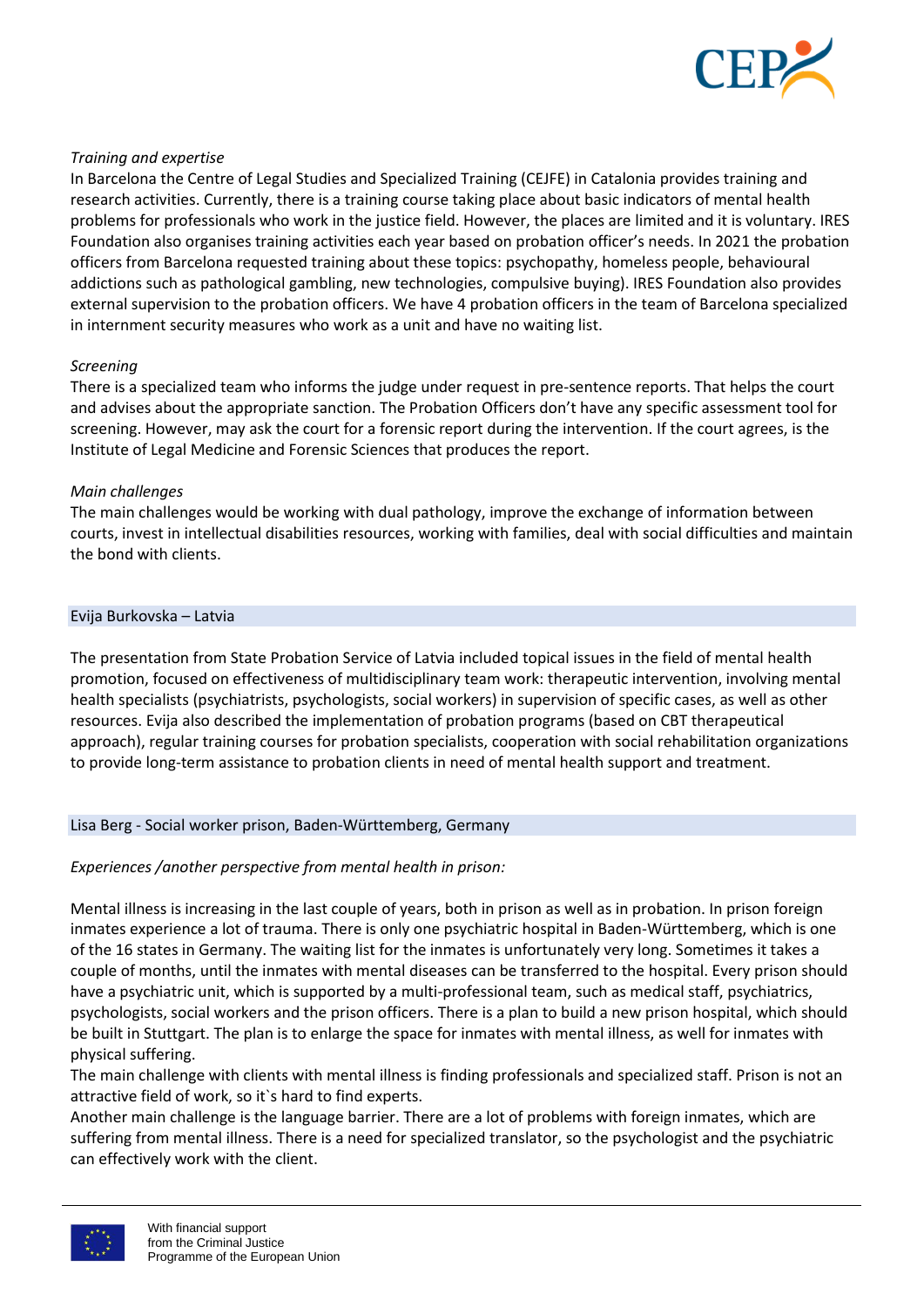

Finally, getting clients with mental illness into other institutions, because they get released from prison, is also a well discussed topic. Until now, any organization or institution feels responsible for them, so it`s almost impossible to ensure the further treatment or social support.

Mental illness is often linked to addiction, that´s why there is a close cooperation with addiction counselling. In terms of the probation officers, they are trying to cooperate with them. Usually, when the client is released, the contact stops and is difficult to continue with the treatment plan.

#### Laura Zemlicof - Probation Service, Switzerland

Within the decentralized Swiss probation system, each autonomous canton (26) has its own Probation Service and has the competence to decide its structure. The Vaud Probation Service is a private institution created in 1895. One manager and seven probation officers work in four prisons of pre-trial detention, where we also find inmates serving their sentence or measure (art. 59 CPS). There are currently no statistics available on the percentage of people in probation with a mental illness. A diagnostic is provided either by the Prison Medical and Psychiatry Service (SMPP) or by a forensic psychiatric expert. The SMPP is an integrated and independent service. One of the four pre-trial prisons, Prison de la Croisée, has a psychiatric unit with a maximum capacity of 13 male inmates, which operates akin to a day hospital. A multidisciplinary team works together, providing individualised care and group programmes. The probation officer prepares pre-trial and release reports and works in close collaboration with the prison's medical service and with all other internal prison services and external services (e.g. law enforcement, adult and child protection authorities) in order to support inmates to restore or maintain social and family ties, manage their finances, contact their legal guardian, work around risk and protective factors, implement projects corresponding to their needs and skills, preparing the transition to the open institutional environment and ensuring continuity in psychiatric care. The probation officer also feeds information into the inmate's sentence/measure planning and contributes to its implementation. At the federal level, the Swiss Competence Center for the Execution of Criminal Sanctions provides a wide range of nonmandatory training focused on inmates with mental disorders. Moreover, in December 2021 they published a guideline that provides recommendations regarding the implementation of psychiatric care in the context of deprivation of liberty, aiming to share good practices and harmonize them. One of the main challenges is the increasing number of people under measure<sup>1</sup> versus the lack of available places in secure forensic psychiatric clinics (especially for prisoners with mental retardation or autistic traits); another challenge is the waiting list for places in an open institutional environment.

#### Miriam Sevasta – Probation service, Ministry for Home Affairs and National Security, Malta (online)

Malta has one mental health hospital and a specialized psychiatric unit within its general hospital offering both inpatient and outpatient services. Malta holds one of the highest combined rate of psychiatric beds per 100,000 population in community psychiatric inpatient units in Europe (WHO, 2017). Adding to this in 2005 a new Forensic Unit was introduced within the Mental Health Hospital. The aim of this unit is to house inmates that require mental health care.

In recent years, mental health care in Malta has witnessed the emergence of more services in the community such as local day centres for adult persons experiencing mental health challenges and a number of communitybased clinics run by multidisciplinary teams, including psychiatrists and psychologists. These sites act as outpatient service centres, aimed at bringing mental health care closer to the community.

Malta is currently in the process of reforming, renovating and improving its mental health services. Its existing mental health plan is to continue shifting services and resources from mental health hospitals to community

<https://www.bfs.admin.ch/bfs/fr/home/statistiques/criminalite-droit-penal.assetdetail.19744551.html>



<sup>&</sup>lt;sup>1</sup> Office fédéral de la statistique. Exécution des mesures: effectif moyen selon le genre de mesure.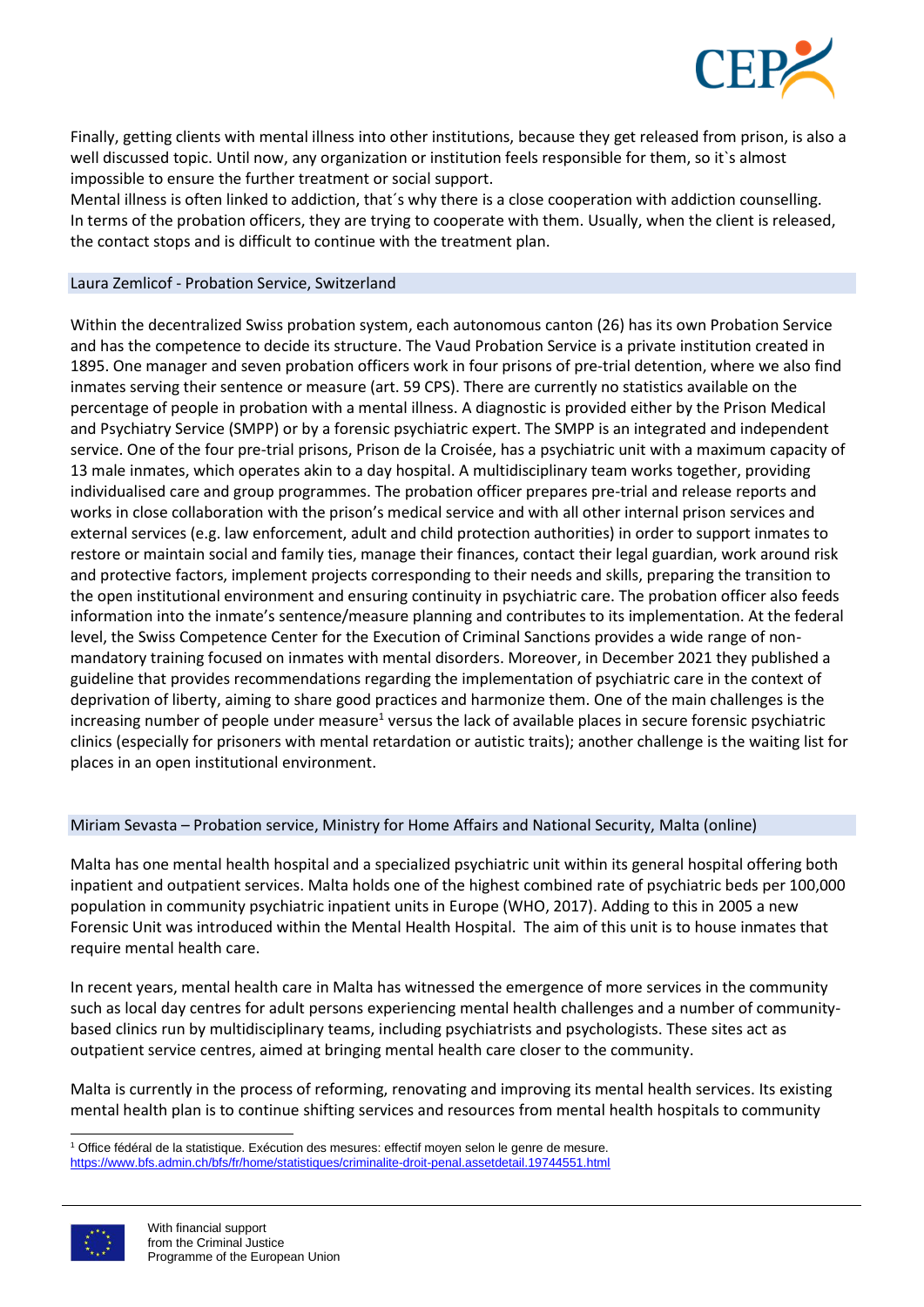

mental health facilities, as well as to integrate mental health services into primary care (WHO, 2011). There also plans for replacing the present main inpatient facility with a new hospital. Even though these changes have long been considered, they were mainly brought about by the introduction of the Mental Health Act which started being implemented in 2014 (Cachia, 2015).

To continue to expand these services in the community the Department of Probation and Parole was also proactive and sought to expand its services by setting up a Psychology Unit in 2014. This unit was developed to address a lacunae within the system to provide specialised services to community-based offenders, focusing on assessments and interventions reducing offending behaviour. It has endeavoured to develop and implement manualised CBT based interventions addressing issues such as anger management, sexual offending, violent offending and thinking skills. This unit also screens community based offenders for mental health difficulties and is equipped to offer services addressing anxiety and mood disorders. Incidentally both of these conditions have increased in part possibly due to the onset of covid related lock downs and mitigatory measures.

In spite of such changes and advancements though, Malta still lacks needed human resources in the mental health field (Alliance for Mental Health, 2016). In fact, even though the number of psychologists is increasing, most health professionals working and trained in the mental health sector are nurses and most of them have limited training in mental health service delivery (WHO, 2011).

The Psychology Unit is also in the process of increasing the staff compliment to meet the increasing demands of offenders in the community.

#### Ilonka Verkade – SVG, Netherlands

# *Three private probation services:*

- Dutch Probation Service Reclassering Nederland
- Probation service for addicted offenders Stichting Verslavingsreclassering. GGZ SVG 10 private organisations for mental health and addiction. Only these 10 are allowed to execute probation services
- Salvation Army , Leger des Heils Jeugdbescherming en Reclassering

Close cooperation between the 3 organisations: Distribution of clients based on characteristics of clients, accountability towards ministry, joint supporting services (e.g. education, registration system), service definitions and development and Directors represent probation on accounts.

*Mission statement:* Reduction in recidivism, punishment alone is not effective (a combination of punishment and support is needed), focus on behavioural change & risk management, to build a safer society

# *Core tasks*

- Advice; Early intervention, Probation recommendation
- Supervision; Probation supervision, behavioural training
- Community service; External project site, Group project

#### *Policy & research*

2007 - New system. Forensic care is defined as mental health care, drug rehabilitation and care for the intellectually disabled provided within the criminal justice system.

2019 - The Forensic Care Act. Prevention of reoffending. Quality, safety and exchange of information. Responsibility for the entire forensic care system: the Ministry of Justice and Security (including finances). Needs assessment: Probations services, forensic psychiatrists, detention centres.

*Placement:* Probation services, Ministry of Justice and Security.

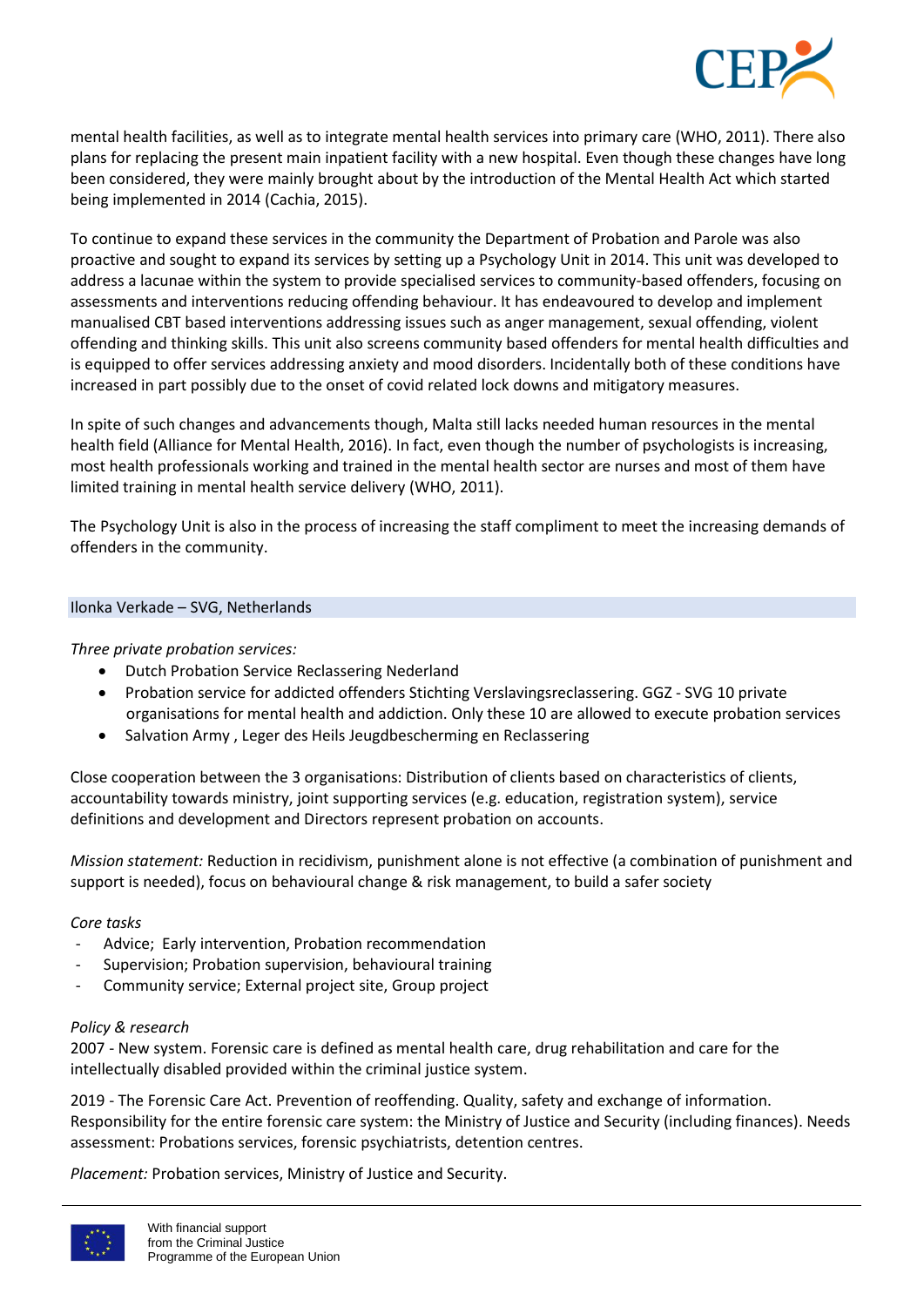

*Care:* Providers of forensic care.

60% mental health issues, 60% substance abuse, 30% intellectually disabled

In 2016 the WODC began a five-year project

*Re-offending Monitor:* To cover reoffending rates related to all remaining forensic care orders.

## *Training/expertise*

Specialized probation service which provides:

- RISC (assessment and risk evaluation instrument)
- Psychopathology, Substance misuse and (other) dependencies, Organisation of forensic care, TBS measure (disposal to be treated in a forensic hospital on behalf of the state), Motivational interviewing technique
- Mental health awareness

There is also specific training for Probation officers: Master of forensic social worker.

#### *Screening*

- Study of statement of the offence, study of criminal record, interviewing offender (at least 2), interviewing important reporters (family, mental health etc.), self-report by offender, and check out responsivity (susceptibility towards interventions, right match with intervention).
- RISC(assessment and risk evaluation instrument); (mis)use of drugs, (mis)use of alcohol, history of antisocial behaviour, patterns of thinking, behaviour and skills: Static, Stabele & Acute (Sexual offenders), B– Safer (Domestic Violence), Scil (Intellectually disabled) , Rec (tool to assess Risk of Recidivism), Vera-2 (terrorism)
- IFZO; Information System Forensic Care (Needs assessment, matching & placement.)

#### *Treatment (Care or Control)*

*Role of probation:*

- Advice the court; three specific conditions for Forensic Care: out-patient, clinical or sheltered accommodation.
- Supervise recommended conditions as imposed by the judge

*Appropriate care:* should not extend the sanction, best match service-user-treatment program, motivation, available and accessible.

*"Three parties agreement"* (responsibilities, targets, frequency)

*Forensic Care:* Quality standard (Admitted by WTZI)**,** EFP (Expertise organisation Forensic Mental Health Care)**,**  KFZ (Forensic Care Quality Standards)**,** Carry out HKTR.

#### *Main challenges & plans for the future*

*Continuity of care (transfer to regular healthcare):* "Chain standard lifespan and secured beds" and to continue with the Program "Persons with confused behaviour".

*Improved flow-through:* more in-patient treatment facilities, more sheltered accommodations, more specialised care.

*Less bureaucracy:* Many organisations involved referring that there is a lot of registration.

#### **A multidisciplinary approach to Mental Health and Probation: The experience of Project Pretrarca -** *Ms.*

*Preciosa Veríssimo, Probation Officer, Portugal Ms. Beatriz Lourenço, Ms. Andreia Ferreira, Ms. Pilar Garcia and Mr. Daniel Terêncio, Project Pretrarca, Portugal*

A good practice implemented in Lisbon was presented to the group of experts. The good practice focused on a multidisciplinary approach to the Mental Health and Probation. Detailed information on this good practice can